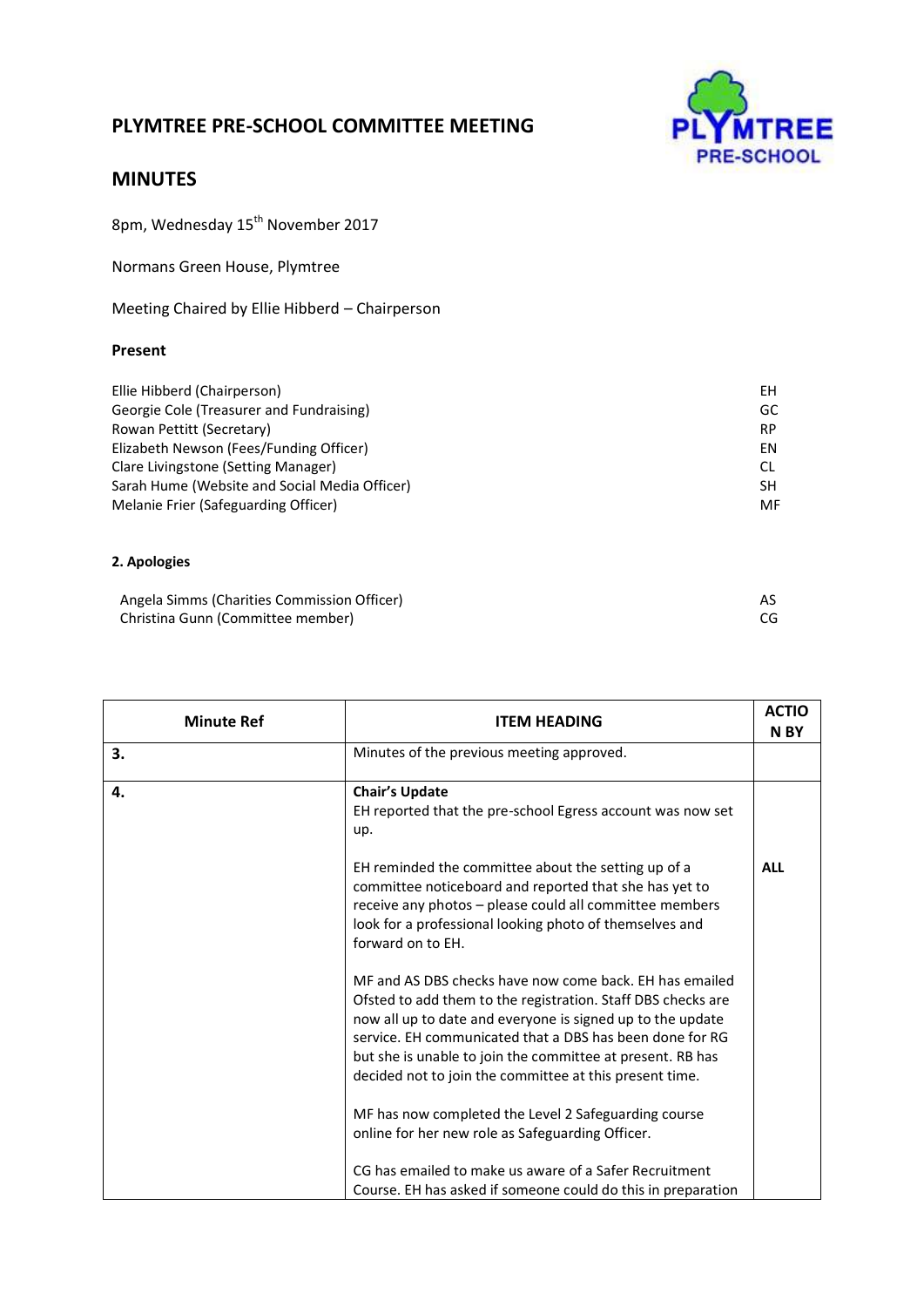|    | for next year when all those who have done it will be stepping                                                                                                                                                                                                                                                                                                                                                                                                                                                                                                                                                                                                                                                                                                                                                                                      |           |
|----|-----------------------------------------------------------------------------------------------------------------------------------------------------------------------------------------------------------------------------------------------------------------------------------------------------------------------------------------------------------------------------------------------------------------------------------------------------------------------------------------------------------------------------------------------------------------------------------------------------------------------------------------------------------------------------------------------------------------------------------------------------------------------------------------------------------------------------------------------------|-----------|
|    | down. To be discussed further when we have more idea of<br>new committee members.                                                                                                                                                                                                                                                                                                                                                                                                                                                                                                                                                                                                                                                                                                                                                                   |           |
|    | The Christmas party for staff, committee and parents has<br>been booked for 7 <sup>th</sup> December at The Wyndham Arms in<br>Kentisbeare.                                                                                                                                                                                                                                                                                                                                                                                                                                                                                                                                                                                                                                                                                                         | GC        |
|    | CL has arranged the children's Christmas Party for the session<br>on Wednesday 13th December. A bouncy castle has been<br>booked and £80.00 cash will be required on the day to pay for<br>this. It was agreed that children not normally booked into this<br>session will be invited to attend with no additional charge.<br>Staff ratio is adequate for this session.                                                                                                                                                                                                                                                                                                                                                                                                                                                                             |           |
|    | The majority of the committee will be stepping down at the<br>next AGM in September 2018. In order for the Pre-school to<br>remain open we need a committee in place and discussed<br>ways we could involve those parents who are not currently<br>part of the committee. EH will compose a letter to parents<br>detailing the importance of the committee and inviting them<br>to get involved in various ways this year. It was discussed that<br>all parents have been invited to the Christmas meal, which is<br>a great informal way to get to know the staff and committee.<br>EH also suggested that non-committee members were invited<br>to assist with Race Night which was agreed. It was also<br>suggested that we have an informal drinks evening, possibly<br>somewhere like The Merry Harriers as this is midway for most<br>people. | EH        |
|    | GDPR - There is a free course on $12^{th}$ December. GC has<br>agreed to look into whether she could attend. CL has<br>commenced mapping the data she keeps for Pre-school; GC<br>believes that this should be our starting point. GC will discuss<br>GDPR with Michelle Cottrell who runs our payroll and check if<br>we need to action anything. GC has suggested that the Pre-<br>school purchase a laptop for CL solely for Pre-school purposes<br>which was agreed. It was also suggested that a procedure is<br>put in place for committee members joining/leaving the<br>committee to ensure that data is kept securely/destroyed as<br>required.                                                                                                                                                                                            | GC        |
|    | The term dates for 2018-19 have now been set. CL to<br>distribute to parents.                                                                                                                                                                                                                                                                                                                                                                                                                                                                                                                                                                                                                                                                                                                                                                       | <b>CL</b> |
|    | Alex has requested one week's holiday during term time to go<br>on honeymoon in June 2018. CL said that we are covered for<br>ratio purposes but if she requires any help she will ask Nicky<br>Morgan. This was agreed by the committee, CL/EH to<br>feedback to Alex.                                                                                                                                                                                                                                                                                                                                                                                                                                                                                                                                                                             | CL/EH     |
| 5. | <b>Setting Manager's Report</b>                                                                                                                                                                                                                                                                                                                                                                                                                                                                                                                                                                                                                                                                                                                                                                                                                     |           |
|    | CL reported that all is going well in setting and the number of<br>children on roll is good.                                                                                                                                                                                                                                                                                                                                                                                                                                                                                                                                                                                                                                                                                                                                                        |           |
|    | CL informed the committee of the new Universal Inclusion<br>Funding, which equates to 4p per child per hour for all 3 and<br>4 year olds on roll. Additional funding is received for children                                                                                                                                                                                                                                                                                                                                                                                                                                                                                                                                                                                                                                                       |           |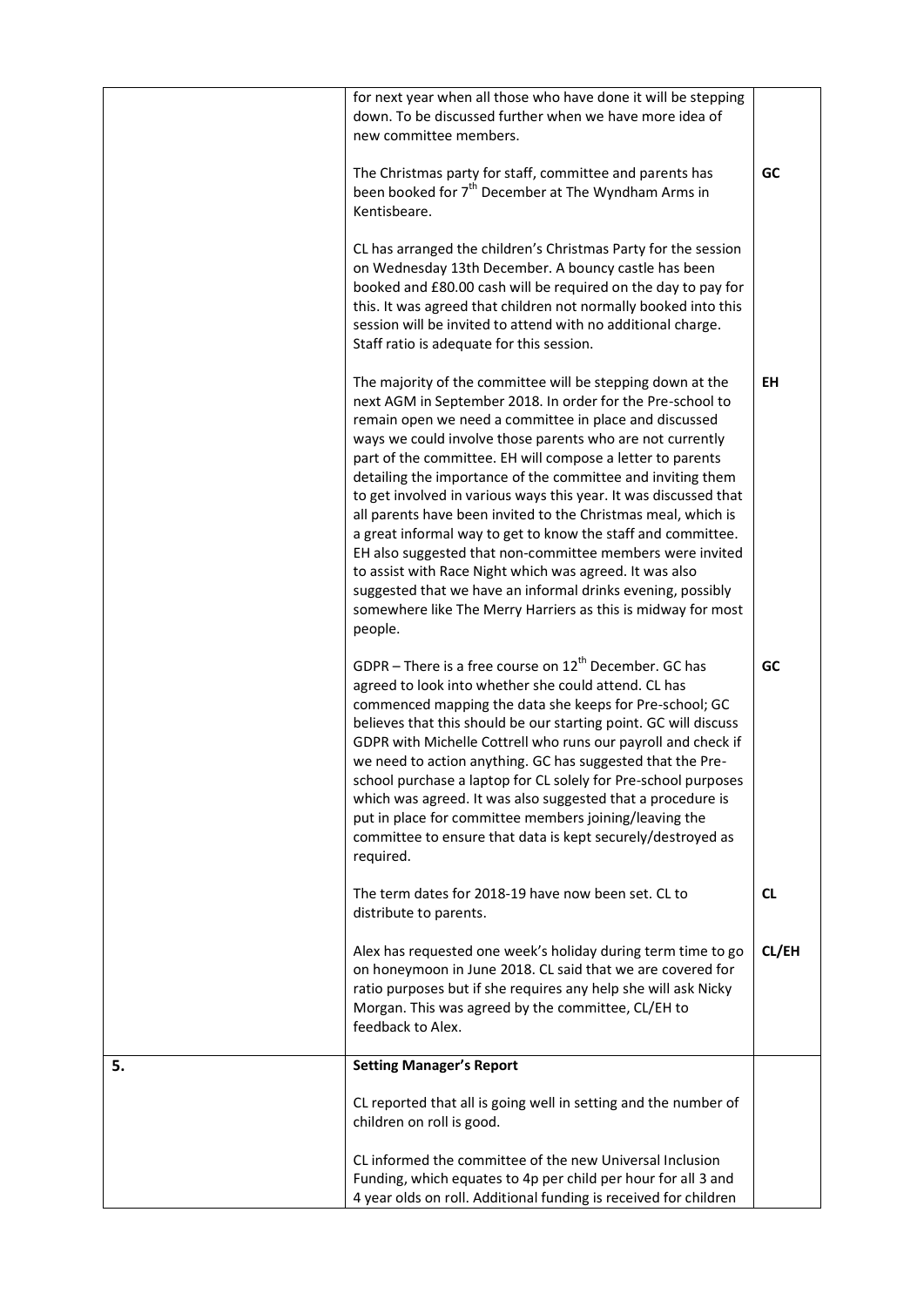|    | with additional requirements still and the Pre-school can<br>apply for grants for children with specific needs. CL has to<br>document inclusivity within setting.                                                                                                                                                                                                                                               |           |
|----|-----------------------------------------------------------------------------------------------------------------------------------------------------------------------------------------------------------------------------------------------------------------------------------------------------------------------------------------------------------------------------------------------------------------|-----------|
|    | CL raised that there is a 'grey area' within our policies about<br>children with temperatures. CL has stated that some children<br>are brought to setting with temperatures and asked if we<br>could include something in our policies about this. This will be<br>looked into as part of the policy review.                                                                                                    | <b>RP</b> |
|    | CL has been researching mobile phones for the setting. It was<br>discussed that EE may be the best network with a variety of<br>payment options. CL believes the best option is to get a Pay<br>As You Go contract. GC suggested a phone that can hotspot<br>with a laptop to allow internet access on the laptop. GC<br>suggested looking into Black Friday deals. EH has said she will<br>ask Tom to do this. | <b>EH</b> |
| 6. | <b>Treasurer's Report</b>                                                                                                                                                                                                                                                                                                                                                                                       |           |
|    | GC reported that the final total profit raised at the Halloween<br>Party was £335.00.                                                                                                                                                                                                                                                                                                                           |           |
|    | The accounts for the financial year are in surplus to date,<br>however, the fruit and veg boxes, Music Seeds and Rugby<br>Tots are not included within this as we have yet to be<br>invoiced.                                                                                                                                                                                                                   |           |
|    | The committee agreed to continue using the village shop for<br>fruit and veg deliveries.                                                                                                                                                                                                                                                                                                                        |           |
|    | More than £1000 has been raised through fundraising in the<br>financial year; this includes the Rotary Club Raffle, Rag bags<br>and donations of £30 and £50 from Phoenix Cards.                                                                                                                                                                                                                                |           |
|    | The accounts for the Academic Year show a surplus of more<br>than £700.                                                                                                                                                                                                                                                                                                                                         |           |
| 7. | <b>Fees and Funding Update</b>                                                                                                                                                                                                                                                                                                                                                                                  |           |
|    | EN reported that fees have all been paid to date, except the<br>two invoices that have just been sent out for next term. We<br>have received the first funding payment and EN is waiting for<br>the DCC remittance slip. We are also awaiting the balancing<br>payment now that the headcount information has been<br>submitted via the portal.                                                                 |           |
| 8. | <b>Fundraising</b>                                                                                                                                                                                                                                                                                                                                                                                              |           |
|    | CL has emailed a company regarding an IT grant and is waiting<br>to hear back as to whether we are eligible to apply.                                                                                                                                                                                                                                                                                           | <b>CL</b> |
|    | It was raised that we should consider the Tesco fundraising<br>for a grant for outdoor equipment. CL stated that she cannot<br>immediately think of anything we require; however she<br>would discuss this with staff. We are limited as to what we<br>can do outside as it is not our property.                                                                                                                | <b>CL</b> |
|    | The date for our next Race Night was discussed. FOPS are                                                                                                                                                                                                                                                                                                                                                        | GC/EN     |